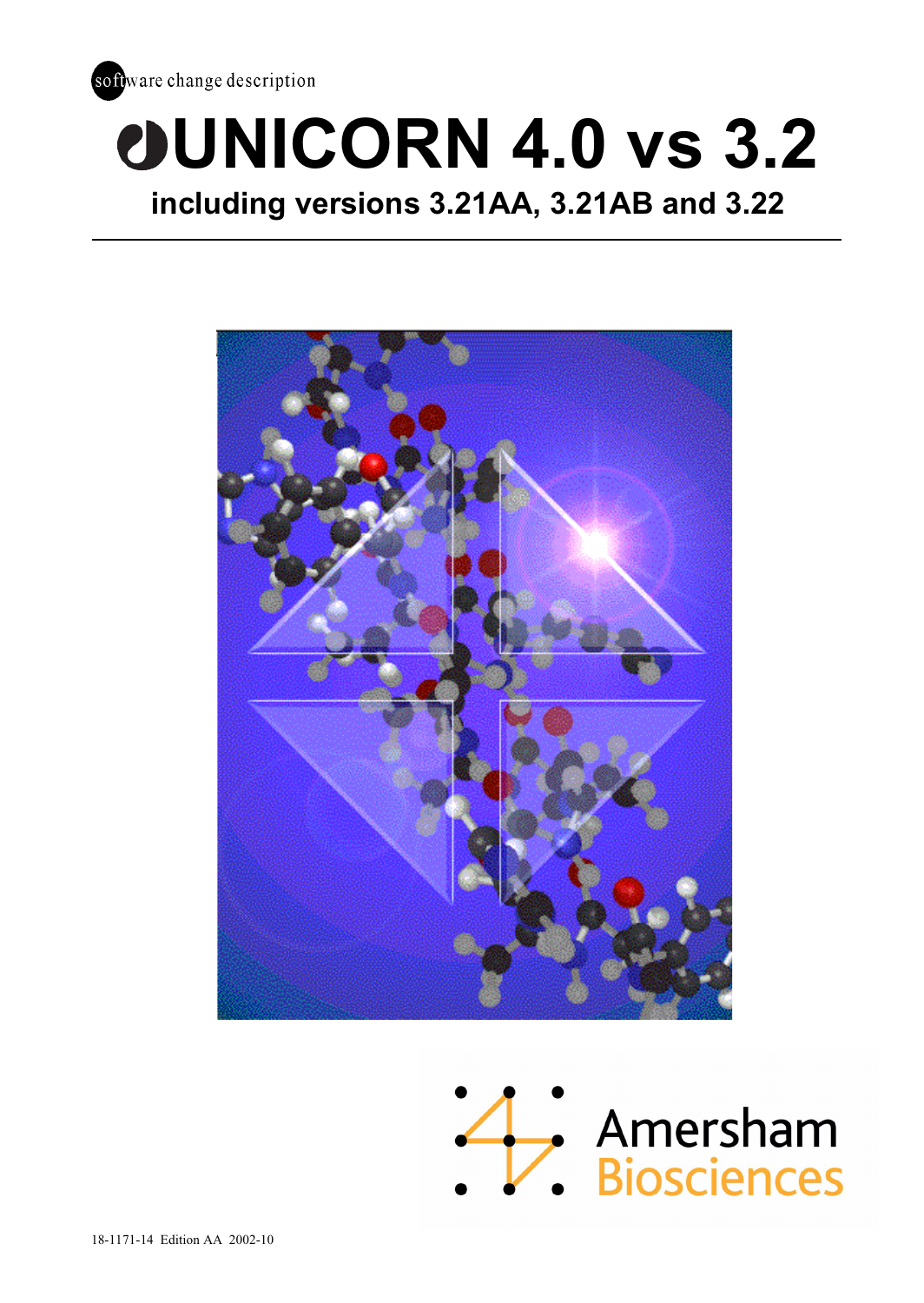## **Introduction**

This document describes the implemented changes and improvements in UNICORN<sup>TM</sup> 4.0 compared to version 3.2. It also describes the implemented changes in the intermediate versions 3.21AA, 3.21AB and 3.22.

**Note:** In some cases an updated strategy is needed in order for the new function to be available.

# UNICORN Version 3.21 Edition AA

The CU-900 PCI card is supported on  $\text{AKTA}^{\text{TM}}$  systems.

## **Method Editor**

• Problems when a column used as a variable causes the Method Editor to terminate have been corrected.

## **System Control**

• Wavelength setting problems for UV2 and UV3 in the System Settings have been corrected.

## **Evaluation**

• Problems when New Chromatogram is used in combination with Evaluation procedures, causing the system to terminate, have been corrected.

# UNICORN Version 3.21 Edition AB

No UNICORN changes.

# UNICORN Version 3.22

- Automatic report generation in the evaluation procedure causing an OCI evaluation procedure crash has been corrected.
- Volume Base gradients can now exceed 100L.
- Problems with Methodqueues started before midnight with a scheduled method run after midnight have been corrected.
- The four conductivity curves will now be displayed both in Volume Base and in Time Base when running Bioprocess<sup>TM</sup> systems.
- Unscheduled Methodqueue stops have been corrected.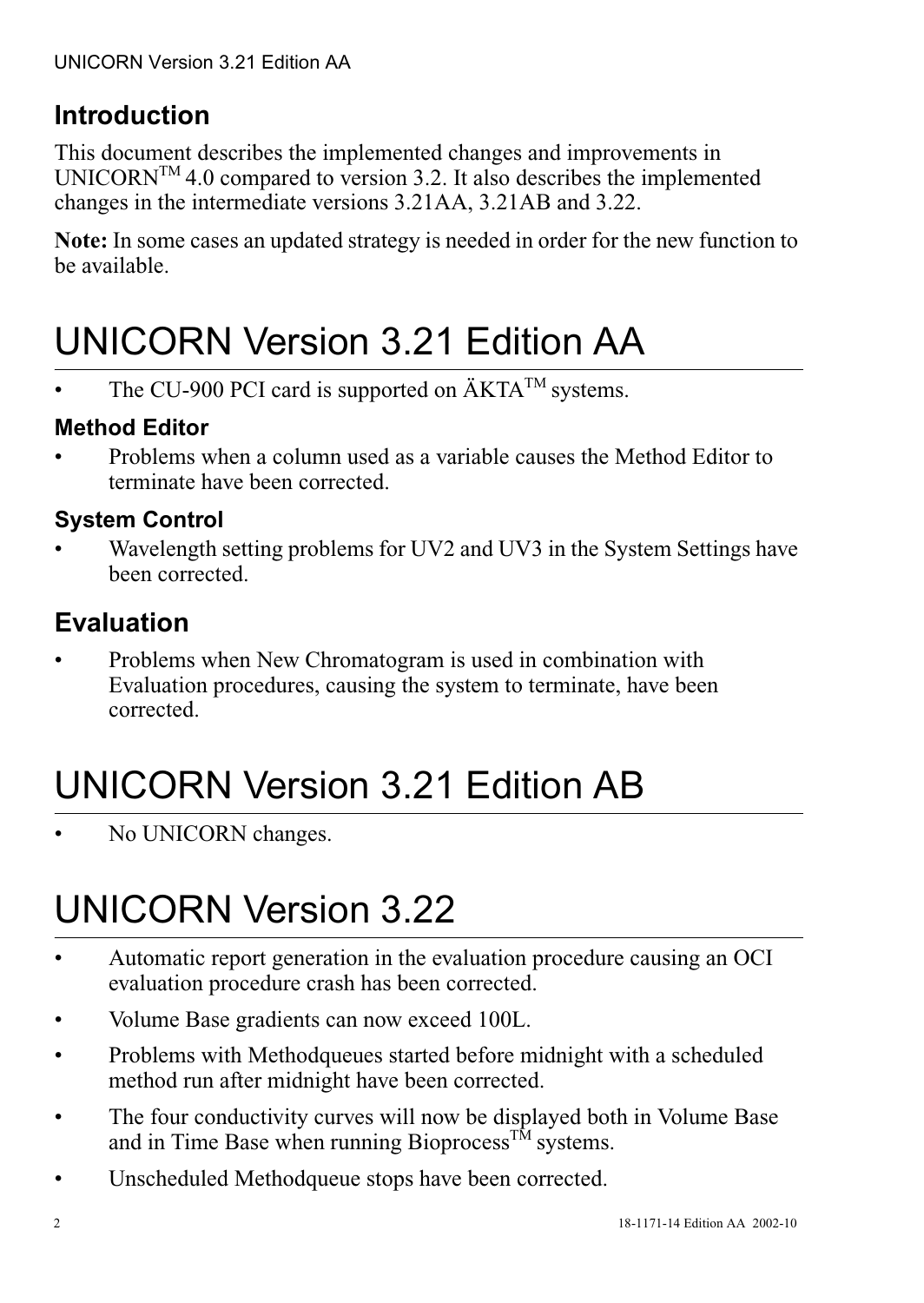# UNICORN Version 4.0

## **User interface**

- The toolbar icons can be set to a larger size if needed.
- The **Find** function in the Main Menu module has been enhanced to simplify file searches. Questions are included as a tag.
- An instruction can be located in the Method Editor using text search in the **Find** function.
- An automated log out feature has been implemented.
- The user can create a method by answering a series of simple questions in a **Method Wizard**. No method programming skills are needed. (An updated strategy must be installed)
- **Instant Run** is supported in the **Method Wizard** as a flexible and easy way to start a method.
- Run Setup variables and Scouting pages are displayed in spreadsheet format. More variables are displayed at once to minimize the need to scroll. Data can be copied and pasted into other applications, e.g. Word and Excel.
- Spreadsheet control is used for scouting, variables and columns in the Column list which enables more data to be displayed in scouting and variables. The user interaction is standardized and data can be copied and pasted into other application, e.g. Word and Excel.
- The scrolling of the Text window is improved when inserting instructions. The window does not flicker or reposition when a new instruction is repositioned.
- "Real" curves are displayed in demo mode for improved customer demonstrations.
- Warnings and Errors can be set up with a audio signal.

## **System administration/user settings**

- The **User Administration** has been remodeled.
- Access groups can be accessed in the User Setup.
- Access to instructions can be set up at user level.
- Access to manual commands can be set up in the user profile. Users in regulated environments can be given access only to a limited set of instructions.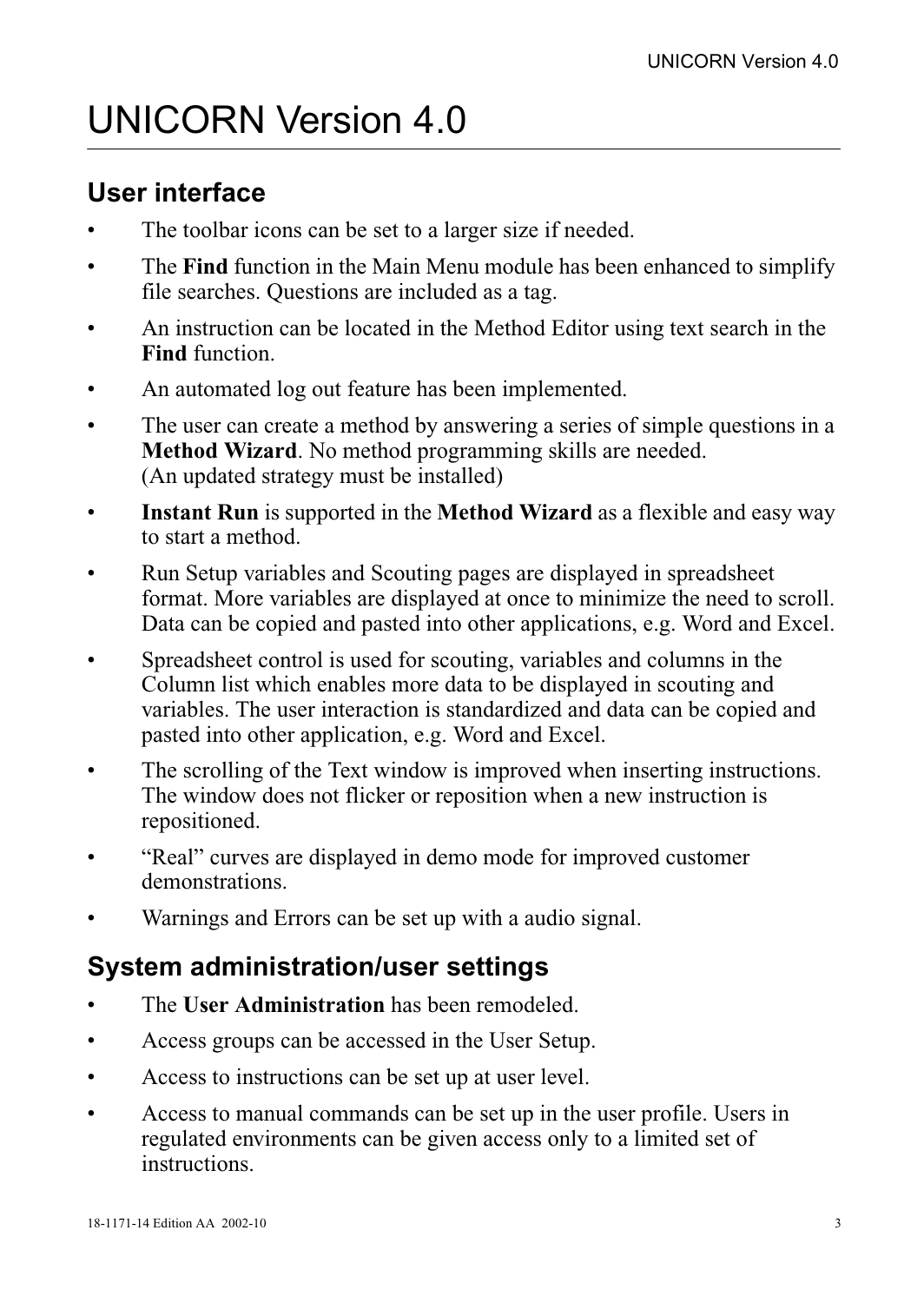• The System Report lists all UNICORN file dates, sizes and functions. Faster IQ/OQ.

### **Audit trails**

- Audit trails can be copied to anywhere in the file system. The Audit trail data can be stored on any media, not only diskettes.
- An Audit trail file can be exported to a text file.

## **Operational features**

- A run can be set up in the method to generate no result by using the **No result** option. Should the user decide that the result is needed, the last 10 runs can still be recovered.
- Run Setup method information includes information about what strategy the method was created for. The more detailed information can be useful to help determine if a method error is related to a certain strategy.
- Manual runs can be recovered as result files even if they have been run without the **Record On** option selected. The data can be recovered and stored as a result if the user decides to save the data before starting the next run.
- Distances can be measured in the **Curves** window of the System Control module.
- As an option, the retention time can be reset at injection, both in the logbook and in curves. The retention time can be viewed directly in the curves and in the Run Data windows.
- Data can be displayed in groups in the System Control module, e.g. monitors, valves etc. and the data can be selected or deselected individually to make the Run Data grouping more logical.

### **Variables**

• A variable can be defined to be a **detail**. Variables that are not central to the application can be hidden to make variable input less complicated. The hidden variables can be displayed when the user selects to see the **details**.

### **Troubleshooting**

- Errors are indicated at block level to simplify location.
- Block calls can be indicated as marks in curves overlay of instructions to simplify troubleshooting of runs.

### **Import and Export**

• An **Export** utility for methods has been implemented so that methods can be exported directly from the Method Editor.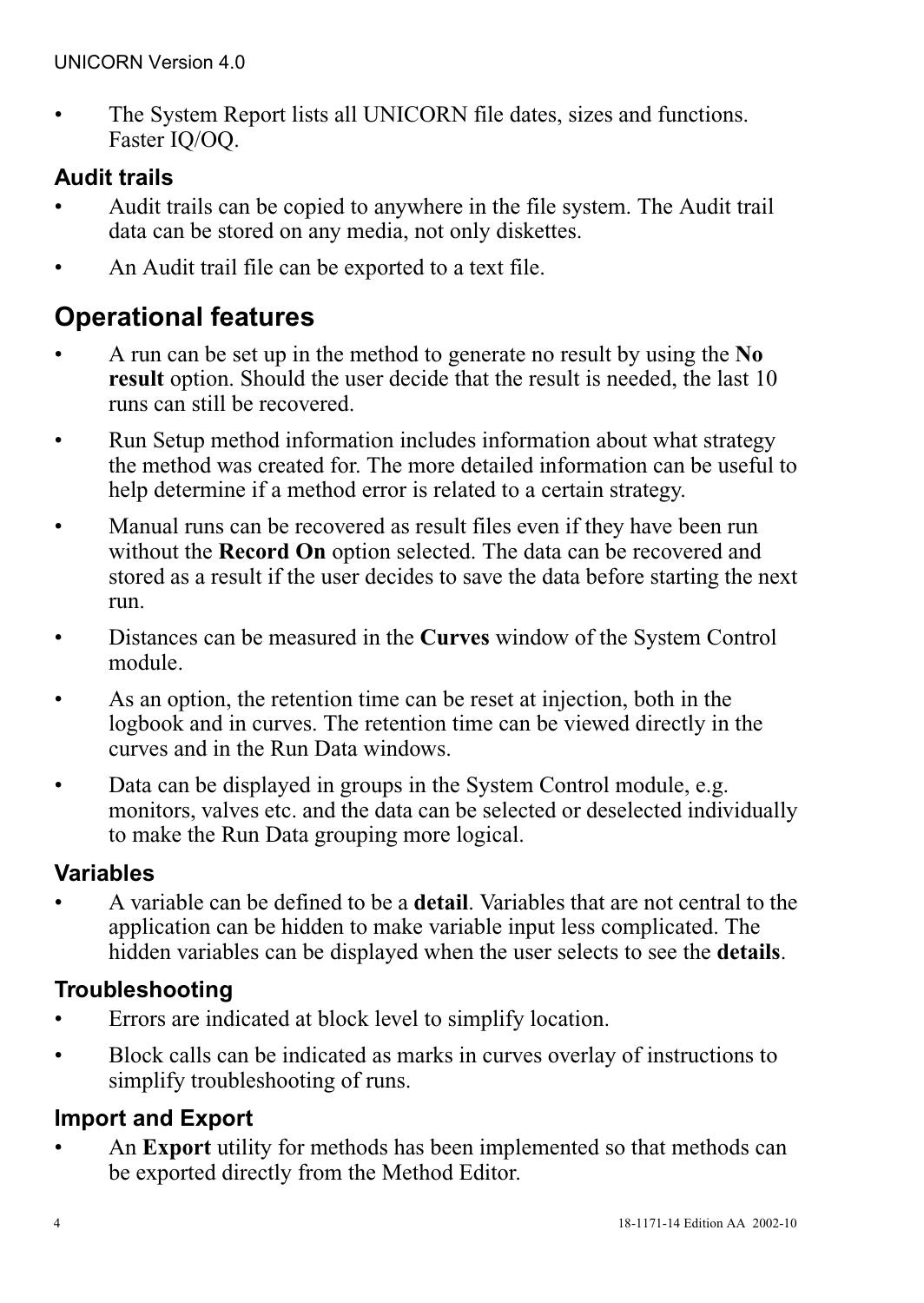- Curves, Flow Scheme and Logbook windows in the System Control module can be copied to the clipboard and pasted into other software, e.g. Word or Excel.
- AIA data import of files enables data files from other vendors' software to be imported.
- AIA data export of result files enables data files to be exported to other vendors' software.
- ÄKTA prime data can be imported, processed and stored in UNICORN. However, ÄKTA prime cannot be controlled via UNICORN.

## **Evaluation**

- Peak parameters can be compared from multiple runs. To evaluate scouting runs and perform media life time studies etc. becomes more easy. The results are displayed as graphs and in spreadsheets that can be copied and pasted into other programs.
- Distances can be measured in the **Curves** window of the Evaluation module.
- Savitsky-Golay filtering of signals is available as smooth algorithm. The state of the art filtering of the signal removes noise without affecting the signal.
- Peak fractionation parameters can be simulated on a result to find the optimal settings for the peak fractionation algorithm.
- More text can be added to the chromatograms with fonts, color and orientation defined by the user.

### **Reports**

- Up to 4 Y-axis can be displayed in the printouts to reduce the number of printouts needed to see what scales the curves are.
- Editable preview before printing makes it possible to adjust how the chromatograms will come out before they are printed.

## **ÄKTA prime**

• ÄKTA prime is supported by a limited part of UNICORN for Data Handling, Evaluation and Reporting.